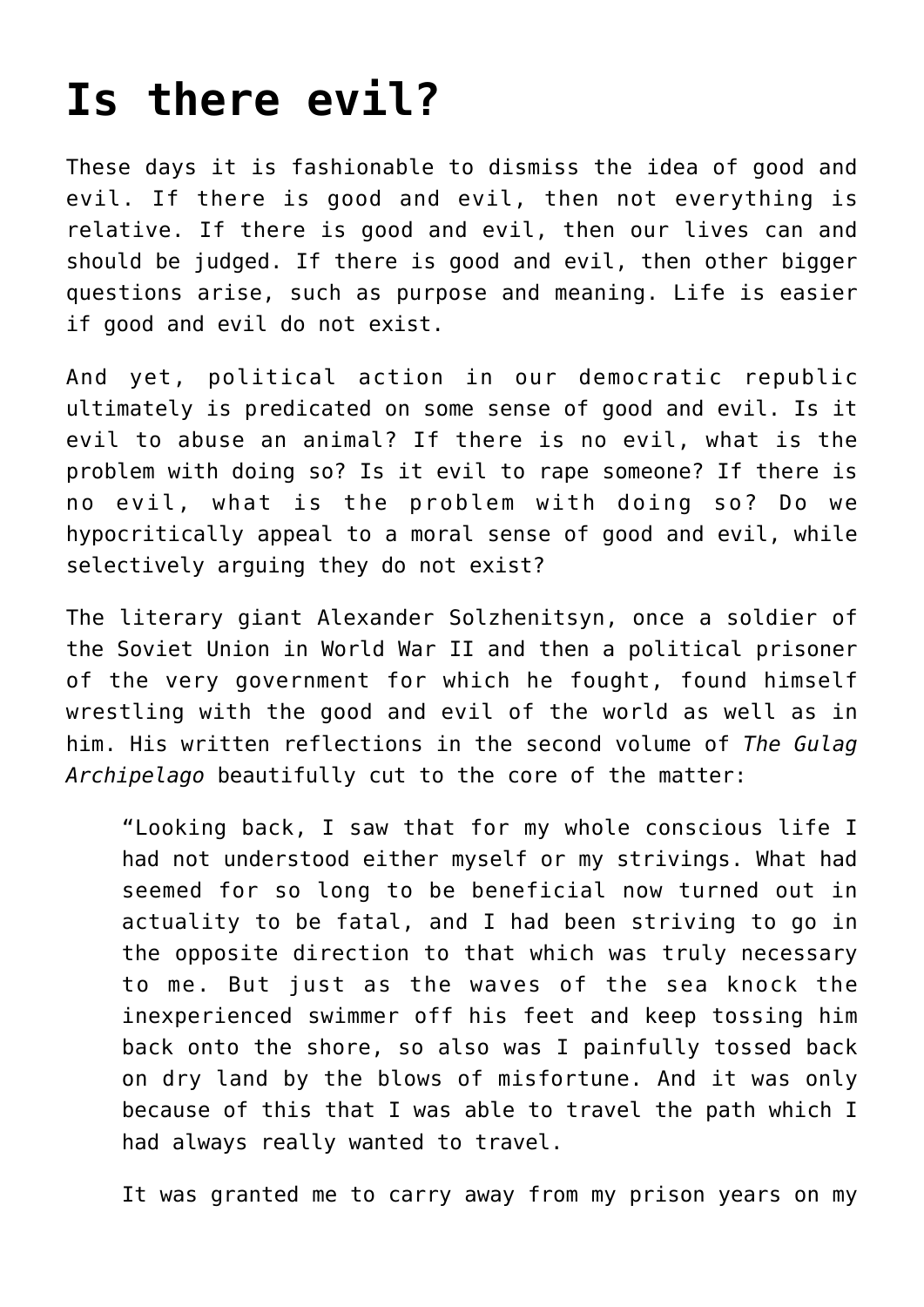bent back, which nearly broke beneath its load, this essential experience: *how* a human being becomes evil and *how* good. In the intoxication of youthful successes I had felt myself to be infallible, and I was therefore cruel. In the surfeit of power I was a murderer, and an oppressor. In my most evil moments I was convinced that I was doing good, and I was well supplied with systematic arguments. And it was only when I lay there on rotting prison straw that I sensed within myself the first stirrings of good. Gradually it was disclosed to me that the line separating good and evil passes not through states, nor between classes, nor between political parties either – but right through every human heart – and through all human hearts. This line shifts. Inside us, it oscillates with the years. And even within hearts overwhelmed by evil, one small bridgehead of good is retained. And even in the best of all hearts, there remains … an unuprooted small corner of evil.

Since then I have come to understand the truth of all the religions of the world: They struggle with the *evil inside a human being* (inside every human being). It is impossible to expel evil from the world in its entirety, but it is possible to constrict it within each person.

And since that time I have come to understand the falsehood of all the revolutions in history: They destroy only *those carriers* of evil contemporary with them (and also fail, out of haste, to discriminate the carriers of good as well). And they then take to themselves as their heritage the actual evil itself, magnified still more.

…

When people express vexation, in my presence, over the West's tendency to crumble, its political shortsightedness, its divisiveness, its confusion – I